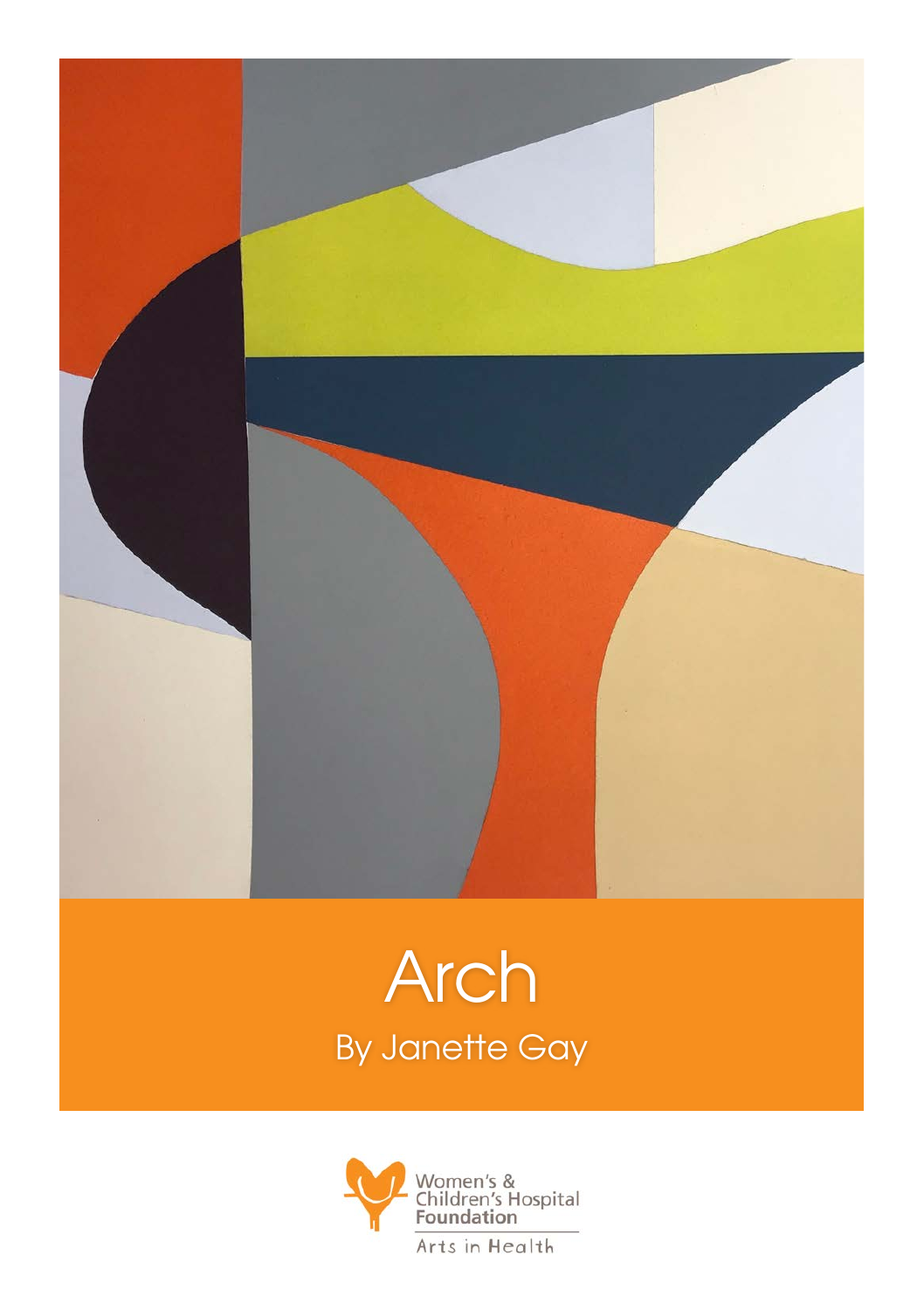Adelaide artist, Janette Gay's practice is informed by the architectural patterns and grids of the urban landscape with particular interest in how buildings affect our perception and understanding of space.

*"I allow the shapes to dictate my practice. I draw upon elements of geometry, canons of architectural space as well as relationships between colour and form to create artworks using a range of mediums including collage, painting, glass, photography, and video installation."*

*"The paper collages for this exhibition 'Arch' are inspired by 50s and 60s architectural modernism and early abstraction. During the COVID-19 pandemic lockdowns working from my secluded studio in Port Adelaide I actively interpreted my sense of space and the complexity of feelings in these challenging times with the shapes, light and colour forms of the buildings and their surrounds as seen from my studio window."* 

*"In one collage I also used the underside of the paper, making visible what's hidden beneath, exposing random mark makings of the things we don't expect to see. My works can offer us the possibility of a new understanding and ways of looking at the world."*

Since graduating from the National Art School, Sydney in 2013 Janette has exhibited regularly, participated in residencies, and facilitated art workshops in Adelaide and Sydney. Janette's visual and media practice also includes spanned painting, sculptural installation, video projection and glass assemblages.

To learn more about Janette's extensive art practice: **www.janettegay.com**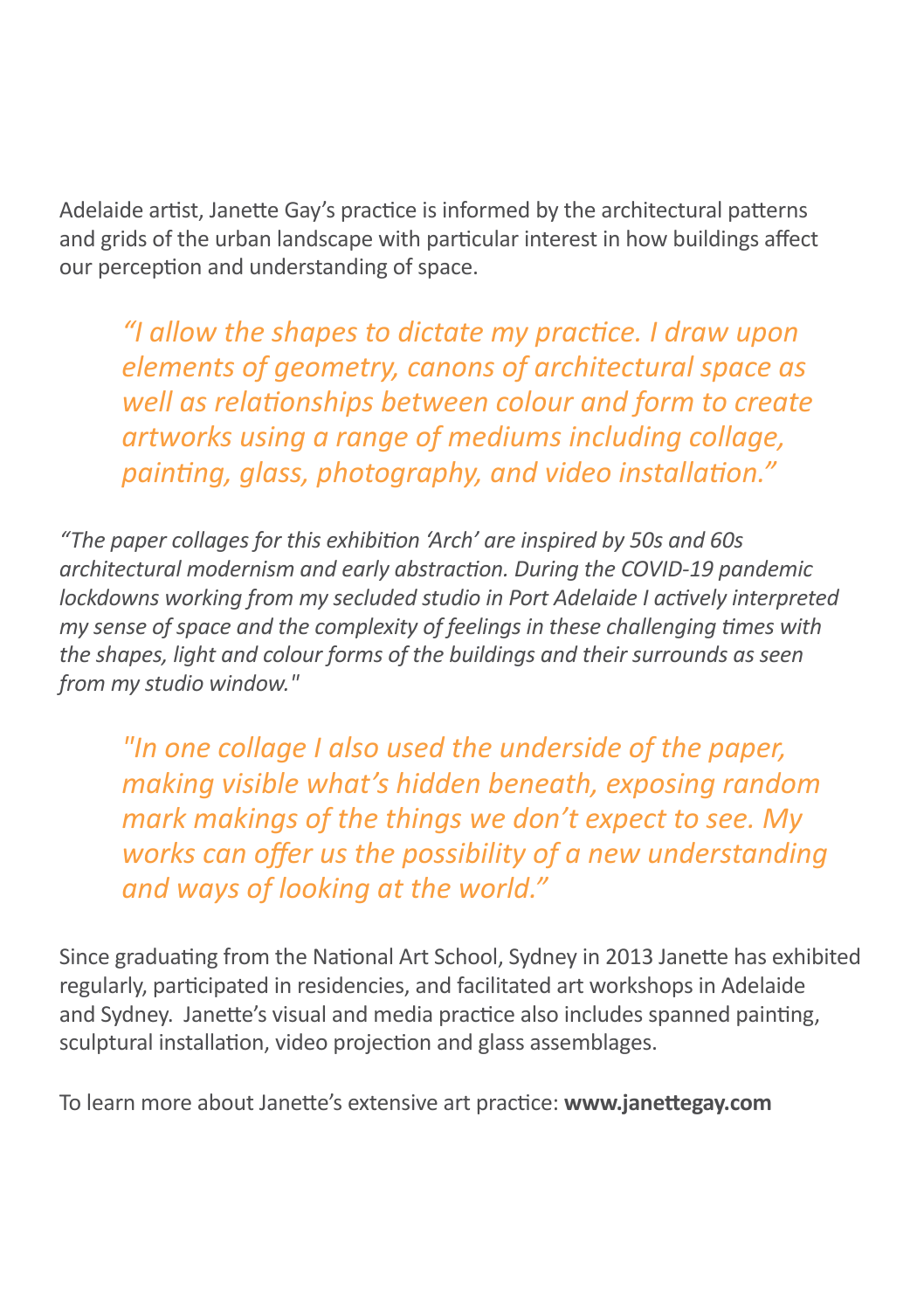

Image top left: detail of *North West 1* Image top right: portrait of Janette Gay Image bottom: detail of *North East. revealed*